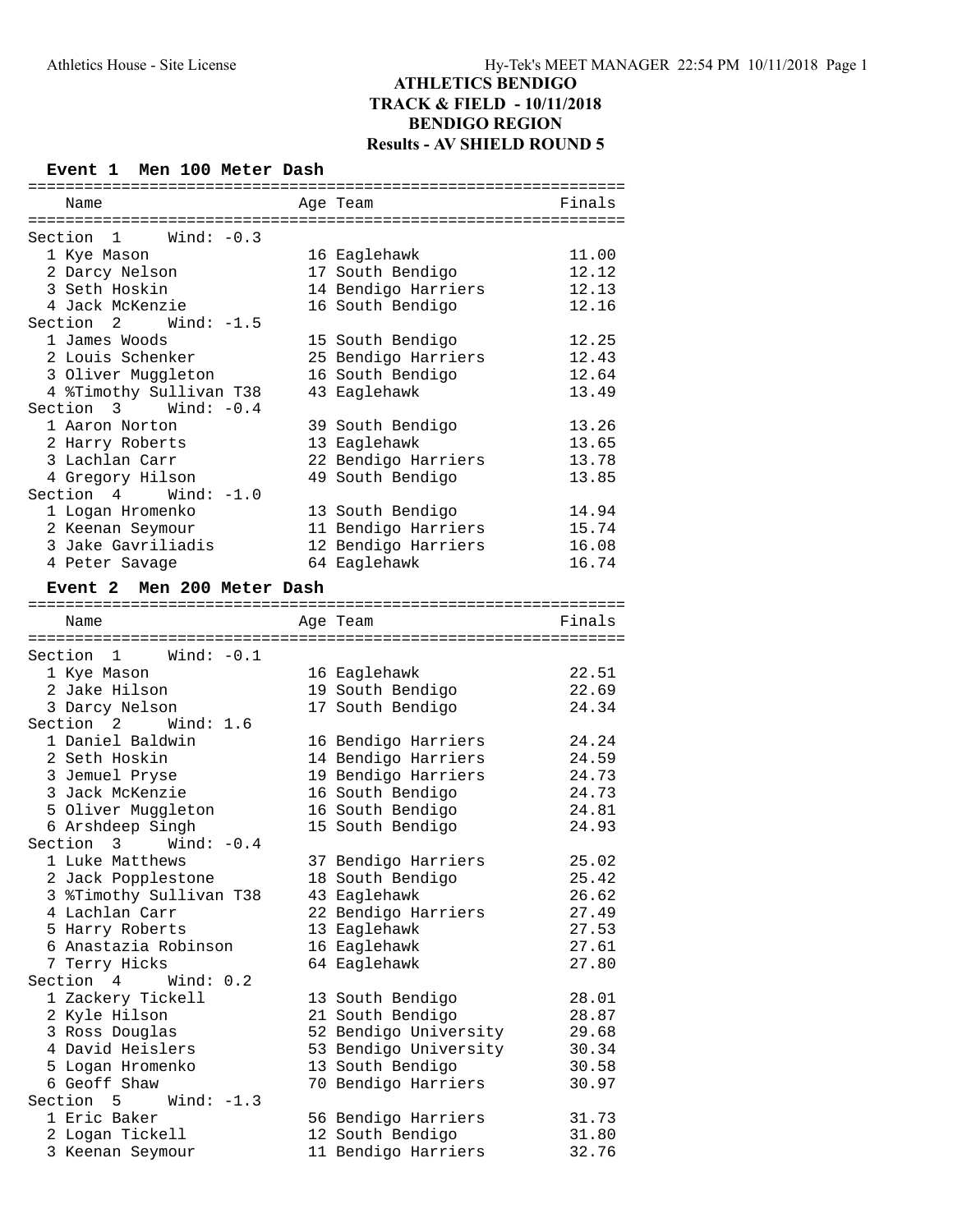Athletics House - Site License Hy-Tek's MEET MANAGER 22:54 PM 10/11/2018 Page 2 **ATHLETICS BENDIGO TRACK & FIELD - 10/11/2018 BENDIGO REGION Results - AV SHIELD ROUND 5**<br>62 Eaglehawk 34.05

4 Kevin Shanahan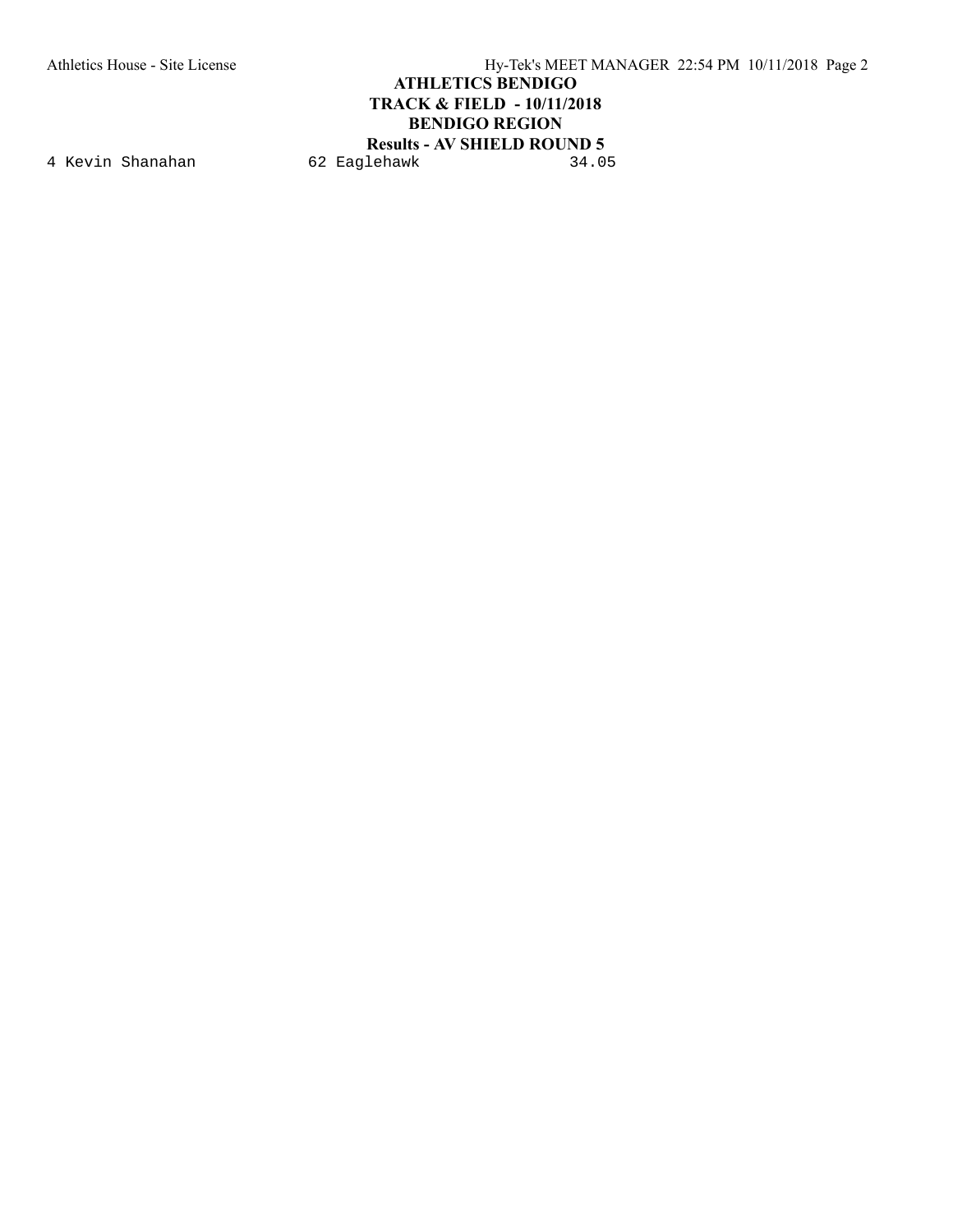| Men 200 Meter Dash<br>$\ldots$ . ${\tt Event}$ 2 |                                             |                    |
|--------------------------------------------------|---------------------------------------------|--------------------|
| 5 Zachari Ooi                                    | 11 Bendigo Harriers                         | 35.17              |
| Event 4 Mixed 800 Meter Run                      |                                             |                    |
|                                                  |                                             |                    |
| Name                                             | Age Team                                    | Finals             |
|                                                  |                                             |                    |
| Section<br>1                                     |                                             |                    |
| 1 James Bentley                                  | M14 Eaglehawk                               | 2:04.77            |
| 2 Jack Popplestone                               | M18 South Bendigo                           | 2:06.69            |
| 3 Riley Osborne                                  | M17 Bendigo Harriers                        | 2:07.13            |
| 4 Jayden Padgham                                 | M13 Bendigo University                      | 2:13.62            |
| 5 Declan Osborne                                 | M17 Bendigo Harriers                        | 2:18.04            |
| 6 Luke Matthews                                  | M37 Bendigo Harriers                        | 2:19.14            |
| -- Sebastyn Andrea                               | M13 South Bendigo                           | DNF                |
| Section 2                                        |                                             |                    |
| 1 Daniel Baldwin                                 | M16 Bendigo Harriers                        | 2:16.22            |
| 2 Zackery Tickell                                | M13 South Bendigo                           | 2:21.06            |
| 3 Aaron Norton                                   | M39 South Bendigo                           | 2:22.03            |
| 4 xKade McCay                                    | M15 Bendigo Harriers                        | X2:22.73           |
| 5 Lachlan Carr                                   | M22 Bendigo Harriers                        | 2:23.72            |
| 6 Gabrielle Rusbridge                            | W18 Eaglehawk                               | 2:25.99            |
| 7 Arshdeep Singh                                 | M15 South Bendigo                           | 2:29.96            |
| Section 3                                        |                                             |                    |
| 1 Jemuel Pryse                                   | M19 Bendigo Harriers                        | 2:21.25            |
| 2 Gregory Hilson                                 | M49 South Bendigo                           | 2:27.68            |
| 3 xDamon Nitschke                                | M13 Unattached                              | X2:28.69           |
| 4 Logan Tickell                                  | M12 South Bendigo                           | 2:28.79            |
| 5 Tullie Rowe                                    | W14 Bendigo University                      | 2:32.42            |
| 6 Peter Cowell                                   | M55 Bendigo Harriers                        | 2:33.45            |
| 7 Stephanie Pompei                               | W23 South Bendigo                           | 2:33.46            |
| 8 Max Rowe                                       | M12 Bendigo University                      | 2:42.52            |
| Section 4                                        |                                             |                    |
| 1 David Heislers                                 | M53 Bendigo University                      | 2:31.97            |
| 2 Tiffany Bussem Jorgensen W17 Bendigo Harriers  |                                             | 2:42.38            |
| 3 Ian Wellard                                    | M50 Bendigo Harriers                        | 2:43.31            |
| 4 Eric Baker                                     | M56 Bendigo Harriers                        | 2:44.78            |
| 5 Scarlett Southern                              | W11 South Bendigo                           | 2:45.50            |
| 5<br>Section                                     |                                             |                    |
| 1 Phoebe Lonsdale                                | W13 Bendigo University                      | 2:47.15            |
| 2 Yvette Tuohey                                  | W28 Bendigo Harriers                        | 2:48.22            |
| 3 Geoff Shaw                                     | M70 Bendigo Harriers                        | 2:48.51            |
| 4 Karen Vaughan                                  | W40 Bendigo Harriers                        | 2:51.77            |
| 5 Caitlin Campbell                               | W15 South Bendigo                           | 2:54.68            |
| 6 Ross Douglas                                   | M52 Bendigo University                      | 3:00.26            |
| 7 Keely Fullerton                                | W13 Eaglehawk                               | 3:11.25            |
| Section 6                                        |                                             |                    |
| 1 Charlotte Murphy                               | W13 Bendigo University                      | 2:48.97            |
| 2 Tanner Fear                                    | M11 Bendigo University                      | 2:50.95            |
| 3 Andrea Smith                                   | W43 Bendigo University                      | 2:51.28            |
| 4 Anne Buckley                                   | W51 Bendigo Harriers                        | 2:57.61            |
| 5 Kevin Shanahan                                 | M62 Eaglehawk                               | 2:58.97            |
| 6 Jazlin Fear                                    | W15 Bendigo University                      | 3:02.99            |
| 7 Debby Kirne                                    | W53 South Bendigo                           | 3:07.10            |
| 8 Brodie Vaughan<br>7                            | W10 Bendigo Harriers                        | 3:15.10            |
| Section                                          |                                             |                    |
| 1 Melissa Douglas<br>2 John Justice              | W44 Bendigo University<br>M81 South Bendigo | 3:03.64            |
| 3 Jackie Guillou                                 | W49 South Bendigo                           | 3:13.42<br>3:25.95 |
|                                                  |                                             |                    |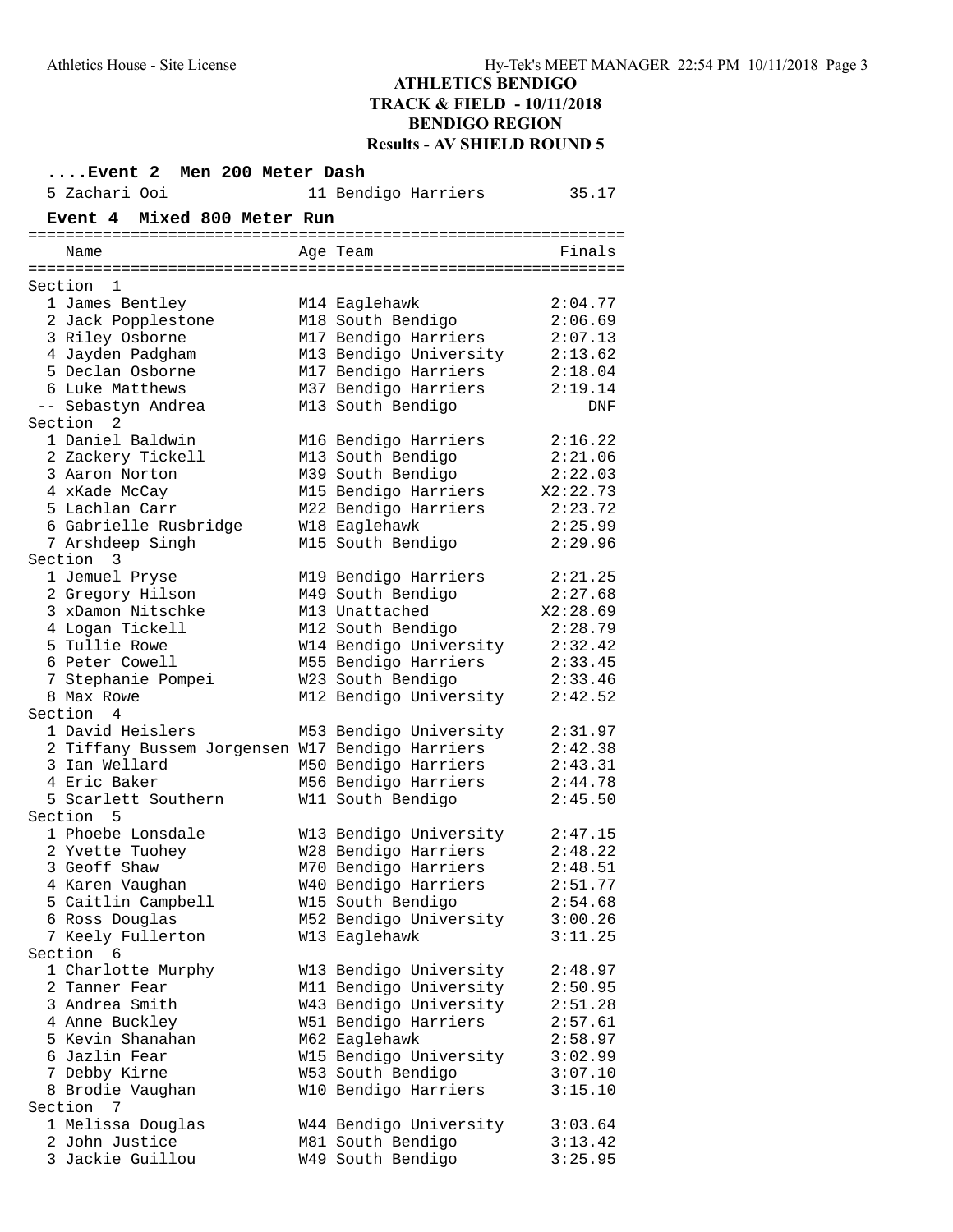Athletics House - Site License Hy-Tek's MEET MANAGER 22:54 PM 10/11/2018 Page 4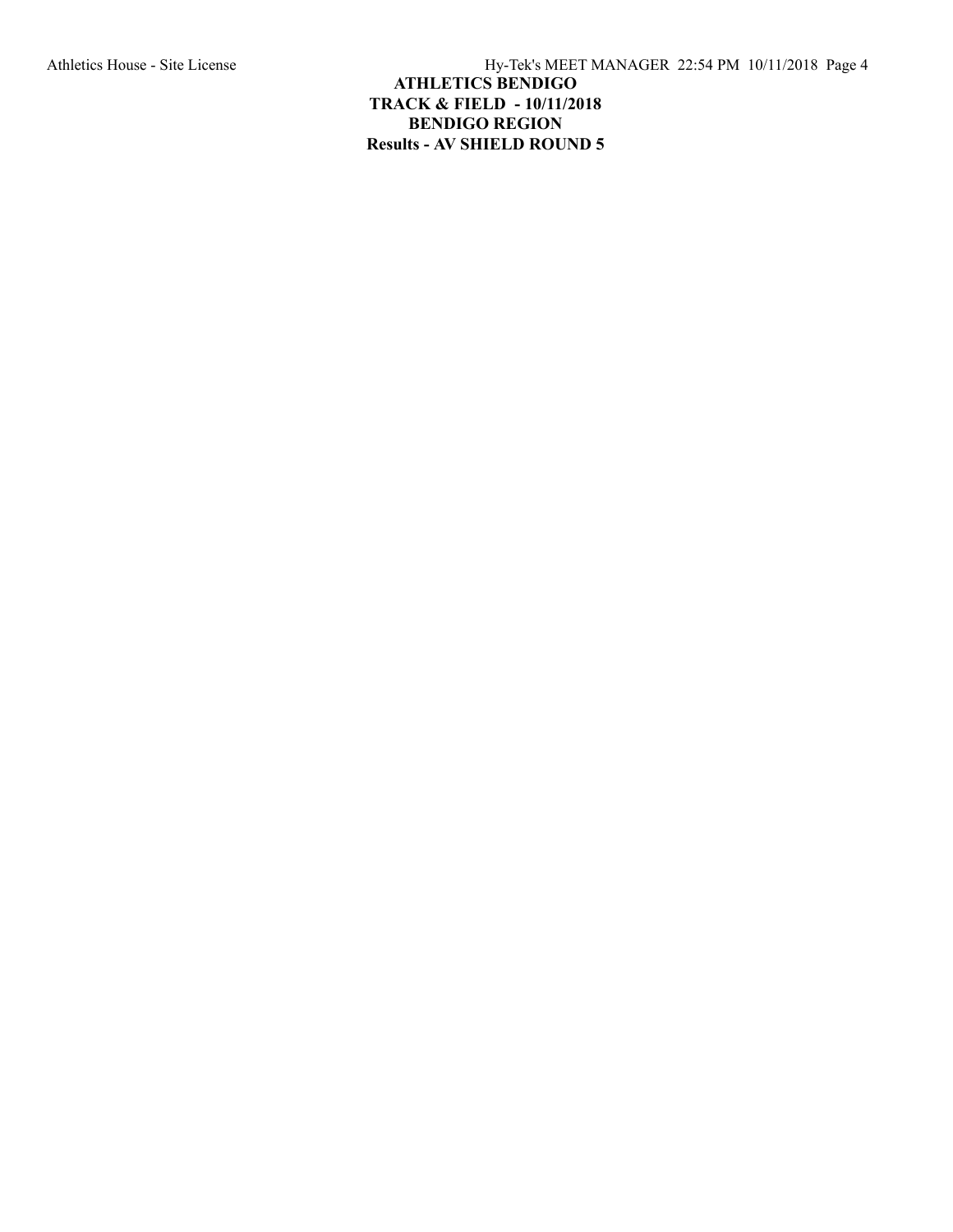| Mixed 800 Meter Run<br><b>Event 4</b>               |                                           |                      |
|-----------------------------------------------------|-------------------------------------------|----------------------|
| 4 MacKenzie Southern<br>5 Hunter Gill               | W13 South Bendigo<br>M70 Bendigo Harriers | 3:29.90<br>3:31.05   |
| Mixed 3000 Meter Run<br>Event 6                     |                                           |                      |
|                                                     |                                           |                      |
| Name                                                | Age Team                                  | Finals               |
|                                                     |                                           |                      |
| Section<br>1                                        |                                           |                      |
| 1 Taryn Furletti<br>2 Peter Cowell                  | W15 South Bendigo<br>M55 Bendigo Harriers | 10:34.98<br>11:00.67 |
| 3 Lachlan Carr                                      | M22 Bendigo Harriers                      | 11:31.94             |
| 4 Ian Wellard                                       | M50 Bendigo Harriers                      | 11:35.45             |
| 5 David Heislers                                    | M53 Bendigo University                    | 11:41.43             |
| 6 Eric Baker                                        | M56 Bendigo Harriers                      | 12:35.11             |
| 7 Kevin Shanahan                                    | M62 Eaglehawk                             | 13:27.95             |
| 8 Debby Kirne                                       | W53 South Bendigo                         | 13:34.05             |
| 9 Yvette Tuohey                                     | W28 Bendigo Harriers                      | 14:06.22             |
| 10 Hunter Gill                                      | M70 Bendigo Harriers                      | 15:09.14             |
| Mixed 400 Meter Hurdles<br>Event 11                 |                                           |                      |
|                                                     |                                           |                      |
| Name                                                | Age Team                                  | Finals               |
| 1 Peter Curtis                                      | M24 South Bendigo                         | 1:09.80              |
| Mixed 1500 Meter Race Walk<br>Event 13              |                                           |                      |
| Name                                                | Age Team                                  | Finals               |
|                                                     |                                           |                      |
| 1 Maddison Vaughan<br>2 Wendy Ennor                 | W12 Bendigo Harriers<br>W61 Eaglehawk     | 9:00.76<br>12:15.35  |
| Event 14 Mixed 3000 Meter Race Walk                 |                                           |                      |
|                                                     |                                           |                      |
| Name                                                | Age Team                                  | Finals               |
| 1 Barbara Bryant                                    | W64 Eaglehawk                             | 18:01.53             |
| 2 John Watson                                       | M68 Bendigo Harriers                      | 24:32.22             |
|                                                     |                                           |                      |
| Women 100 Meter Dash<br><b>Event 18</b>             |                                           |                      |
| Name                                                | ---------------------<br>Age Team         | Finals               |
| :========                                           |                                           |                      |
| Section 1 Wind: +0.0                                |                                           |                      |
| 1 Gretel Holmes                                     | 14 Bendigo Harriers                       | 13.24                |
| 2 Jorja Van Den Berg                                | 15 Bendigo University                     | 13.54                |
| 3 Chelsea Tofful                                    | 17 Bendigo Harriers                       | 13.78                |
| 4 Jorja Morrison                                    | 12 Eaglehawk                              | 13.96                |
| Section 2<br>Wind: $-0.6$                           |                                           |                      |
| 1 Jalen Hoskin                                      | 16 Bendigo Harriers                       | 13.26                |
| 2 Monique Gavriliadis                               | 14 Bendigo Harriers                       | 13.75                |
| 3 Nyah Brits                                        | 14 Bendigo Harriers                       | 14.06                |
| 4 Gabrielle Rusbridge<br>5 Tiffany Bussem Jorgensen | 18 Eaglehawk<br>17 Bendigo Harriers       | 14.19<br>14.80       |
|                                                     |                                           |                      |
|                                                     |                                           |                      |
| Section 3<br>Wind: 1.2                              |                                           |                      |
| 1 Abbey Hromenko                                    | 16 South Bendigo                          | 14.26                |
| 2 Allie Guillou<br>3 Andrea Smith                   | 12 South Bendigo<br>43 Bendigo University | 14.94<br>15.40       |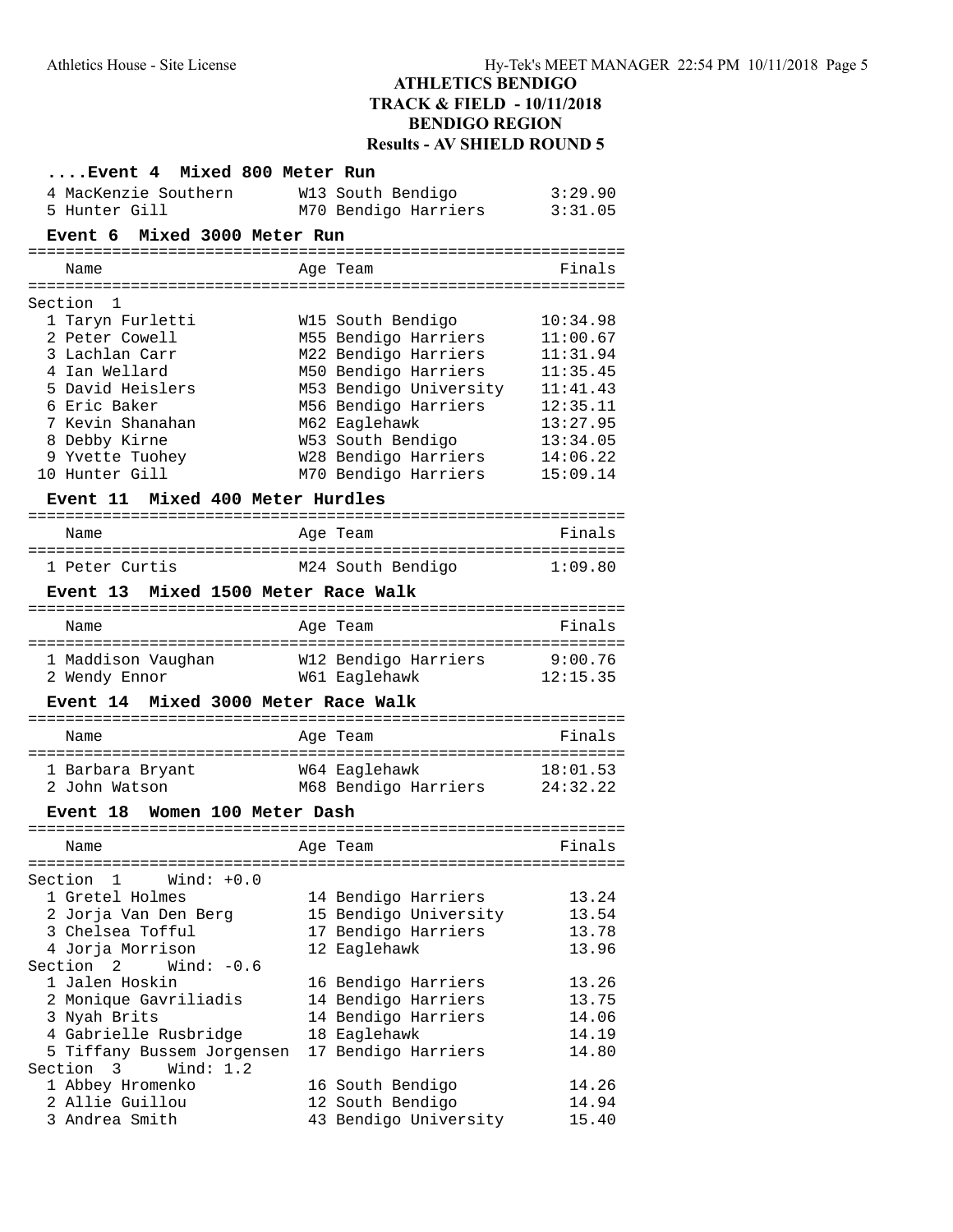### **....Event 18 Women 100 Meter Dash**

| 4 Ruby Hore              | 16 Bendigo Harriers   | 15.52  |
|--------------------------|-----------------------|--------|
| Section $4$ Wind: $-1.5$ |                       |        |
| 1 Cassidy Miller         | 12 South Bendigo      | 15.08  |
| 2 xKaitlyn Bryce         | 21 South Bendigo      | X15.61 |
| 3 Belle Guillou          | 12 South Bendigo      | 15.64  |
| 4 Jazlin Fear            | 15 Bendigo University | 15.86  |
| 5 Jackie Guillou         | 49 South Bendigo      | 16.57  |
| 6 Kathryn Heagney        | 68 Eaglehawk          | 16.68  |
| Section $5$ Wind: $-1.6$ |                       |        |
| 1 MacKenzie Southern     | 13 South Bendigo      | 16.69  |
| 2 Jayne Norton           | 43 South Bendigo      | 17.27  |
| 3 xMadison Bryce         | 19 South Bendigo      | X17.38 |
| 4 Tammy Fear             | 45 Bendigo University | 17.74  |
| 5 Carolyn Sullivan       | 47 South Bendigo      | 20.16  |

#### **Event 19 Women 200 Meter Dash**

| Name                                 | Age Team                    | Finals  |
|--------------------------------------|-----------------------------|---------|
| ==================================== | :========================== |         |
| Section $1$ Wind: $-2.0$             |                             |         |
| 1 Gretel Holmes                      | 14 Bendigo Harriers         | 26.90   |
| 2 Stephanie Pompei                   | 23 South Bendigo            | 28.35   |
| 3 Jorja Morrison                     | 12 Eaglehawk                | 28.75   |
| 3 Gabrielle Rusbridge                | 18 Eaglehawk                | 28.75   |
| 5 Chelsea Tofful                     | 17 Bendigo Harriers         | 29.52   |
| Section 2 Wind: 1.9                  |                             |         |
| 1 Jorja Van Den Berg                 | 15 Bendigo University       | 28.09   |
| 2 Claire McCay                       | 20 Bendigo Harriers         | 28.88   |
| 3 Tiffany Bussem Jorgensen           | 17 Bendigo Harriers         | 29.35   |
| 4 Keely Trew                         | 26 South Bendigo            | 30.69   |
| 5 Allie Guillou                      | 12 South Bendigo            | 30.98   |
| Section $3$ Wind: $-0.2$             |                             |         |
| 1 Scarlett Southern                  | 11 South Bendigo            | 31.01   |
| 2 Emma Gilligan                      | 15 Bendigo Harriers         | 31.40   |
| 3 Belle Guillou                      | 12 South Bendigo            | 32.50   |
| 4 Andrea Smith                       | 43 Bendigo University       | 32.84   |
| 5 Karen Vaughan                      | 40 Bendigo Harriers         | 33.13   |
| 6 MacKenzie Southern                 | 13 South Bendigo            | 34.47   |
| Section $4$ Wind: $-0.3$             |                             |         |
| 1 xKaitlyn Bryce                     | 21 South Bendigo            | X32.29  |
| 2 Ruby Hore                          | 16 Bendigo Harriers         | 32.91   |
| 3 Jackie Guillou                     | 49 South Bendigo            | 34.37   |
| 4 Kathryn Heagney                    | 68 Eaglehawk                | 34.55   |
| 5 Melissa Douglas                    | 44 Bendigo University       | 39.96   |
| 6 Kylie Campbell                     | 42 South Bendigo            | 43.51   |
| Mixed Hammer Throw<br>Event 22       |                             |         |
| Name                                 | Age Team                    | Finals  |
| Flight 1                             |                             |         |
| 1 Jett Carlin                        | M15 North. Dist. SA         | X66.56m |
|                                      |                             |         |

| $\pm$ 0000 001 111 | MIY NOI CII, DIDC, DA | 21 U U O U U U U |
|--------------------|-----------------------|------------------|
| 2 Olivia Graham    | W18 Eaglehawk         | 41.94m           |
| 3 Craig Graham     | M53 Eaglehawk         | 32.84m           |
| 4 Ruby Hore        | W16 Bendigo Harriers  | 23.52m           |
| 5 David Chisholm   | M50 Eaglehawk         | 23.14m           |
| 6 Martin Fryer     | M74 Eaglehawk         | 21.96m           |
| 7 Aaron Norton     | M39 South Bendigo     | 19.27m           |
|                    |                       |                  |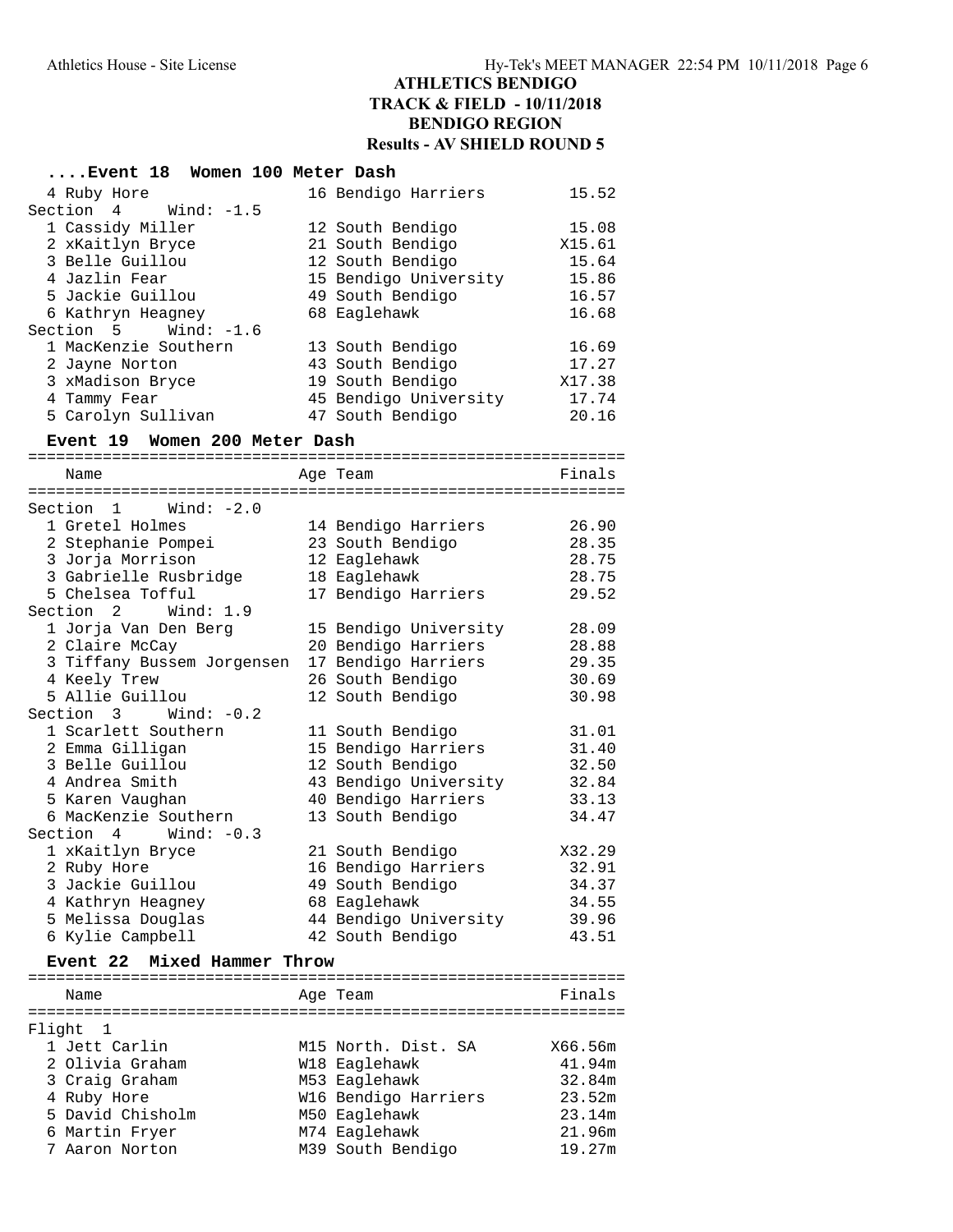|        | Event 22 Mixed Hammer Throw           |  |  |                                              |                  |  |  |
|--------|---------------------------------------|--|--|----------------------------------------------|------------------|--|--|
|        | 8 Peter Savage                        |  |  | M64 Eaglehawk                                | 18.98m           |  |  |
|        | 9 Toni Phillips                       |  |  | W46 Eaglehawk                                | 14.26m           |  |  |
|        | Mixed Discus Throw<br><b>Event 23</b> |  |  |                                              |                  |  |  |
|        |                                       |  |  |                                              |                  |  |  |
|        | Name                                  |  |  | Age Team                                     | Finals           |  |  |
|        |                                       |  |  |                                              |                  |  |  |
|        | 1 Emma Berg                           |  |  | W17 South Bendigo                            | 42.66m           |  |  |
|        | 2 Jemuel Pryse                        |  |  | M19 Bendigo Harriers                         | 35.91m           |  |  |
|        | 3 Jake Gavriliadis                    |  |  | M12 Bendigo Harriers                         | 34.50m           |  |  |
|        | 4 Terry Hicks                         |  |  | M64 Eaglehawk                                | 30.53m           |  |  |
|        | 5 Bailey Cooper                       |  |  | M21 Bendigo Harriers                         | 29.38m           |  |  |
|        | 6 Louis Schenker                      |  |  | M25 Bendigo Harriers                         | 29.15m           |  |  |
|        | 7 MacKenzie Cooper                    |  |  | M19 Bendigo Harriers                         | 26.51m           |  |  |
|        | 8 David Chisholm                      |  |  | M50 Eaglehawk                                | 26.27m           |  |  |
|        | 9 Jayne Norton                        |  |  | W43 South Bendigo                            | 26.13m           |  |  |
|        | 10 Craig Graham<br>11 Belinda Seymour |  |  | M53 Eaglehawk                                | 24.00m           |  |  |
|        | 12 Tiahna Robinson                    |  |  | W39 Bendigo Harriers<br>W14 Bendigo Harriers | 23.73m<br>22.42m |  |  |
|        | 13 Olivia Graham                      |  |  | W18 Eaglehawk                                | 21.58m           |  |  |
|        | 14 Amanda Robinson                    |  |  | W39 Bendigo Harriers                         | 20.94m           |  |  |
|        | 15 Martin Fryer                       |  |  | M74 Eaglehawk                                | 20.55m           |  |  |
|        | 16 Alex Gavriliadis                   |  |  | M14 Bendigo Harriers                         | 20.38m           |  |  |
|        | 17 Ross Douglas                       |  |  | M52 Bendigo University                       | 19.38m           |  |  |
|        | 18 Ruby Hore                          |  |  | W16 Bendigo Harriers                         | 18.33m           |  |  |
|        | 19 Jemma Norton                       |  |  | W12 South Bendigo                            | 14.44m           |  |  |
|        | 20 Zachari Ooi                        |  |  | M11 Bendigo Harriers                         | 11.31m           |  |  |
| Flight | 2                                     |  |  |                                              |                  |  |  |
|        | 1 Geoff Shaw                          |  |  | M70 Bendigo Harriers                         | 25.31m           |  |  |
|        | 2 Aaron Norton                        |  |  | M39 South Bendigo                            | 23.70m           |  |  |
|        | 3 xAmber Fox                          |  |  | W11 South Bendigo                            | X20.48m          |  |  |
|        | 4 xDamon Nitschke                     |  |  | M13 Unattached                               | X18.29m          |  |  |
|        | 5 Gabrielle Rusbridge                 |  |  | W18 Eaglehawk                                | 18.13m           |  |  |
|        | 6 Eric Baker                          |  |  | M56 Bendigo Harriers                         | 17.47m           |  |  |
|        | 7 Peter Savage                        |  |  | M64 Eaglehawk                                | 17.13m           |  |  |
|        | 8 xKaitlyn Bryce                      |  |  | W21 South Bendigo                            | X16.85m          |  |  |
|        | 9 Gretel Holmes                       |  |  | W14 Bendigo Harriers                         | 16.16m           |  |  |
|        | 10 Trudy Haines                       |  |  | W48 South Bendigo                            | 15.99m           |  |  |
|        | 11 Andrea Smith                       |  |  | W43 Bendigo University                       | 13.92m           |  |  |
|        | 12 Jorja Peace                        |  |  | W14 Bendigo Harriers                         | 13.67m<br>13.66m |  |  |
|        | 13 Kyle Webb<br>14 John Justice       |  |  | M17 Bendigo Harriers<br>M81 South Bendigo    | 13.19m           |  |  |
|        | 15 Courtney Campbell                  |  |  | W12 South Bendigo                            | 12.71m           |  |  |
|        | 16 xMadison Bryce                     |  |  | W19 South Bendigo                            | X11.98m          |  |  |
|        | 17 Kylie Campbell                     |  |  | W42 South Bendigo                            | 11.22m           |  |  |
|        | 18 Wendy Ennor                        |  |  | W61 Eaglehawk                                | 10.99m           |  |  |
|        | 19 Carolyn Sullivan                   |  |  | W47 South Bendigo                            | 10.33m           |  |  |
|        |                                       |  |  |                                              |                  |  |  |
|        | Mixed High Jump<br>Event 24           |  |  |                                              |                  |  |  |
|        | Name                                  |  |  | Age Team                                     | Finals           |  |  |
| Flight | 1                                     |  |  |                                              |                  |  |  |
|        | 1 James Woods                         |  |  | M15 South Bendigo                            | 1.82m            |  |  |
|        | 1 James Miller                        |  |  | M16 Bendigo Harriers                         | 1.82m            |  |  |
|        | 3 Darcy Nelson                        |  |  | M17 South Bendigo                            | 1.72m            |  |  |
|        | 4 Denise Snyder                       |  |  | W26 Eaglehawk                                | 1.67m            |  |  |
|        | 5 Gregory Hilson                      |  |  | M49 South Bendigo                            | 1.52m            |  |  |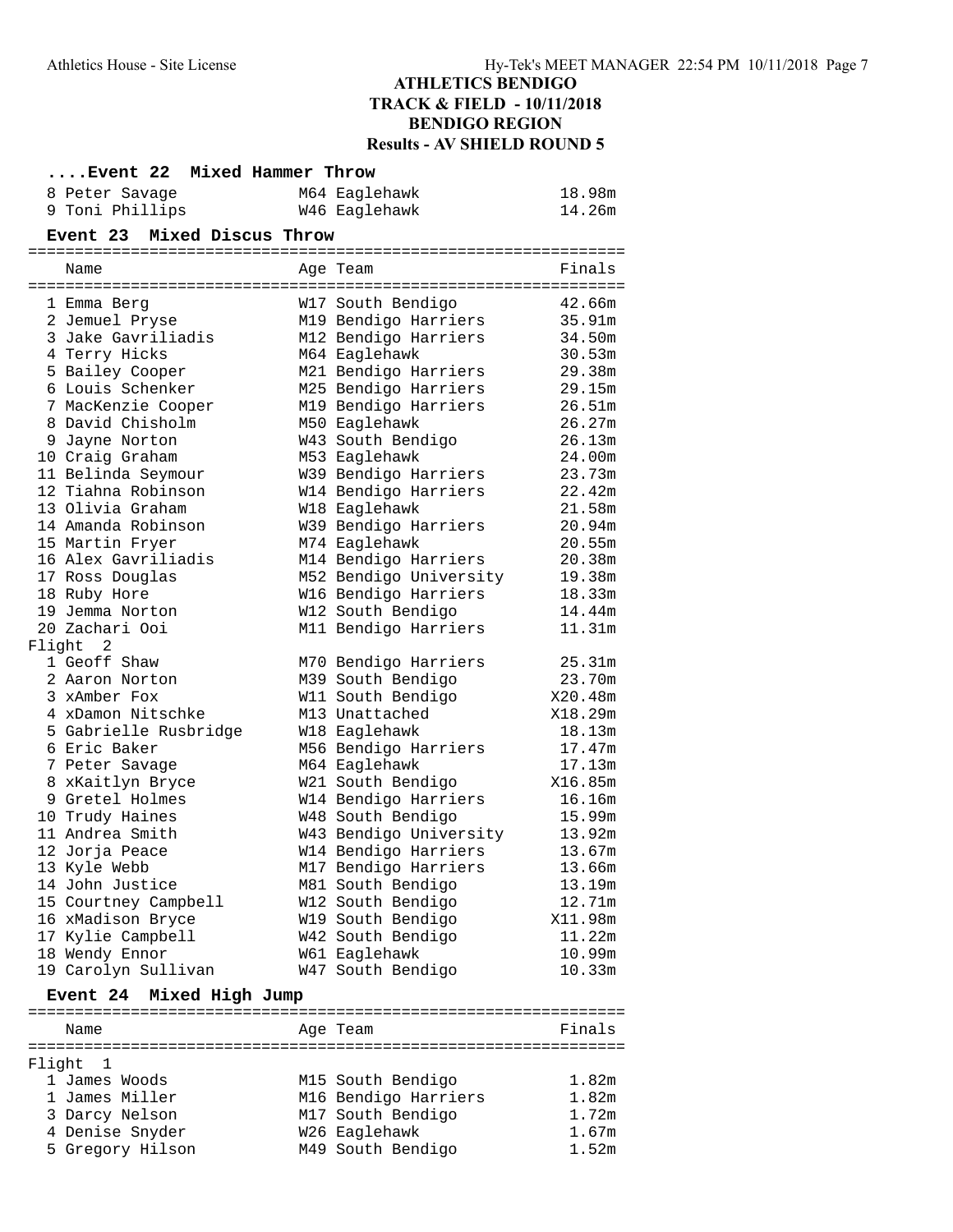### **....Event 24 Mixed High Jump**

|        | 5 Abbey Hromenko                   | W16 South Bendigo                         | 1.52m                      |
|--------|------------------------------------|-------------------------------------------|----------------------------|
|        | 7 Monique Gavriliadis              | W14 Bendigo Harriers                      | 1.47 <sub>m</sub>          |
| Flight | 2                                  |                                           |                            |
|        | 1 Jade Richardson                  | W17 Bendigo Harriers                      | 1.57 <sub>m</sub>          |
|        | 2 Emma Gilligan                    | W15 Bendigo Harriers                      | 1.47m                      |
|        | 3 Connor Clarke                    | M13 Bendigo Harriers                      | 1.42m                      |
|        | 4 Geoff Shaw                       | M70 Bendigo Harriers                      | 1.37 <sub>m</sub>          |
|        | 5 Trudy Haines                     | W48 South Bendigo                         | 1.32 <sub>m</sub>          |
|        | 5 Harry Roberts                    | M13 Eaglehawk                             | 1.32 <sub>m</sub>          |
|        | 5 Aaron Norton                     | M39 South Bendigo                         | 1.32 <sub>m</sub>          |
|        | 5 Sebastyn Andrea                  | M13 South Bendigo                         | 1.32 <sub>m</sub>          |
|        | 9 Scarlett Southern                | W11 South Bendigo                         | 1.22m                      |
| Flight | 3                                  |                                           |                            |
|        | 1 Ross Douglas                     | M52 Bendigo University                    | 1.27m                      |
|        | 2 Zachari Ooi                      | M11 Bendigo Harriers                      | 1.17m                      |
|        | 2 Keely Fullerton                  | W13 Eaglehawk                             | 1.17m                      |
|        | 4 Jayne Norton                     | W43 South Bendigo                         | 1.07m                      |
|        | 5 Keenan Seymour                   | M11 Bendigo Harriers                      | 1.02m                      |
|        | 6 David Heislers                   | M53 Bendigo University                    | 0.97m                      |
|        | 7 Kathryn Heagney                  | W68 Eaglehawk                             | 0.87 <sub>m</sub>          |
|        | Mixed Shot Put<br>Event 28         |                                           |                            |
|        |                                    |                                           |                            |
|        | Name                               | Age Team                                  | Finals                     |
|        |                                    |                                           |                            |
| Flight | ı                                  |                                           |                            |
|        | 1 xChristopher Browne              | M20 Bendigo Harriers                      | X14.66m                    |
|        | 2 Emma Berg                        | W17 South Bendigo                         | 14.43m                     |
|        | 3 PJ Carlin                        | M12 North. Dist. SA                       | X13.48m                    |
|        | 4 Jake Gavriliadis                 | M12 Bendigo Harriers                      | 12.22m                     |
|        | 5 James Bentley                    | M14 Eaglehawk                             | 10.96m                     |
|        | 6 MacKenzie Cooper                 | M19 Bendigo Harriers                      | 10.68m                     |
|        | 7 Monique Gavriliadis              | W14 Bendigo Harriers                      | 10.09m                     |
|        | 8 Bailey Cooper                    | M21 Bendigo Harriers                      | 9.87m                      |
|        | 9 Anastazia Robinson               | W16 Eaglehawk                             | 9.84m                      |
|        | 10 Harry Roberts                   | M13 Eaglehawk                             | 9.66m                      |
|        | 11 Poppy Palmer                    | W13 Eaglehawk                             | 9.36m                      |
|        | 12 xKade McCay                     | M15 Bendigo Harriers                      | X9.10m                     |
|        | 13 Terry Hicks                     | M64 Eaglehawk                             | 9.07 <sub>m</sub><br>8.37m |
|        | 14 Jayne Norton<br>15 Claire McCay | W43 South Bendigo<br>W20 Bendigo Harriers | 8.28m                      |
|        | 16 Tiahna Robinson                 | W14 Bendigo Harriers                      |                            |
|        |                                    |                                           | 7.99m                      |
|        | 17 Cassidy Miller<br>18 Eric Baker | W12 South Bendigo<br>M56 Bendigo Harriers | 7.64m<br>7.56m             |
|        | 19 Ella Dee Farnell                |                                           |                            |
|        | 20 Trudy Haines                    | W17 South Bendigo<br>W48 South Bendigo    | 7.33m<br>7.23m             |
|        | 21 Alex Gavriliadis                |                                           | 6.78m                      |
|        | 2                                  | M14 Bendigo Harriers                      |                            |
| Flight | 1 Ross Douglas                     | M52 Bendigo University                    | 7.99m                      |
|        | 2 Jade Richardson                  | W17 Bendigo Harriers                      | 7.07m                      |
|        | 3 Belinda Seymour                  | W39 Bendigo Harriers                      | 6.91m                      |
|        | 4 Amanda Robinson                  | W39 Bendigo Harriers                      | 6.81m                      |
|        | 5 Keely Fullerton                  | W13 Eaglehawk                             | 6.46m                      |
|        | 6 Jemma Norton                     | W12 South Bendigo                         | 6.27m                      |
|        | 7 Carolyn Sullivan                 | W47 South Bendigo                         | 5.92m                      |
|        |                                    |                                           |                            |

 8 John Justice M81 South Bendigo 5.71m 9 Allie Guillou W12 South Bendigo 5.59m 10 Keenan Seymour M11 Bendigo Harriers 5.57m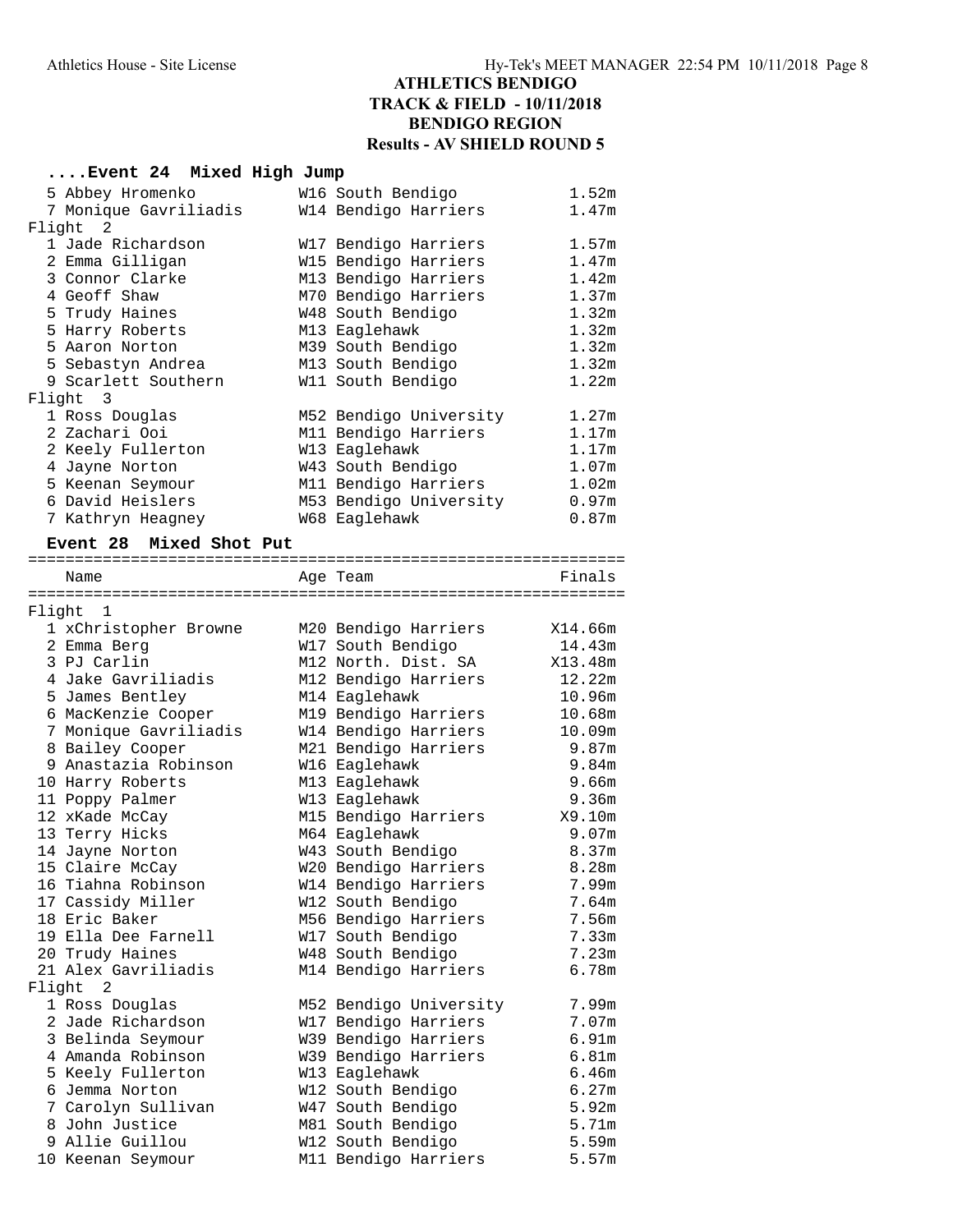Athletics House - Site License Hy-Tek's MEET MANAGER 22:54 PM 10/11/2018 Page 9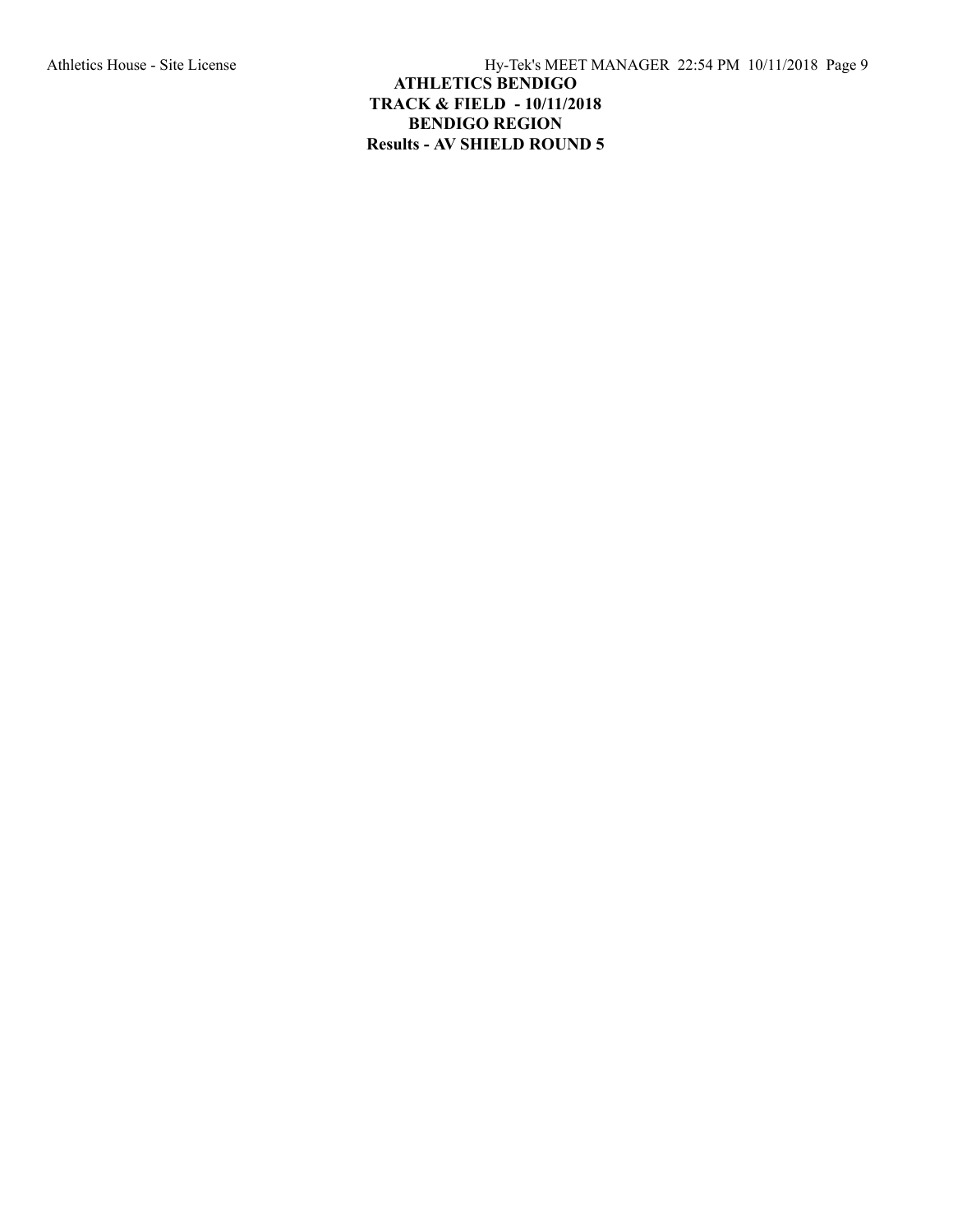#### **....Event 28 Mixed Shot Put**

| 10 Kyle Webb             | M17 Bendigo Harriers   | 5.57m  |
|--------------------------|------------------------|--------|
| 12 xKaitlyn Bryce        | W21 South Bendigo      | X5.51m |
| 13 Barbara Bryant        | W64 Eaglehawk          | 5.42m  |
| 14 Tammy Fear            | W45 Bendigo University | 5.34m  |
| 15 Belle Guillou         | W12 South Bendigo      | 5.28m  |
| 16 Kylie Campbell        | W42 South Bendigo      | 5.13m  |
| 17 %Timothy Sullivan F00 | M43 Eaglehawk          | 4.88m  |
| 18 Wendy Ennor           | W61 Eaglehawk          | 4.74m  |
| 19 xMadison Bryce        | W19 South Bendigo      | X4.60m |

**Event 29 Mixed Triple Jump** ===================================================================== Name **Age Team** Age Team Finals Wind ===================================================================== Flight 1 1 Geoff Shaw M70 Bendigo Harriers 9.54m 1.8 2 Keely Fullerton W13 Eaglehawk 8.20m 1.0 3 Andrea Smith W43 Bendigo University 7.64m 1.0 4 Logan Tickell M12 South Bendigo 7.63m 3.8 5 Zachari Ooi M11 Bendigo Harriers 7.29m +0.0 6 Phoebe Lonsdale W13 Bendigo University 7.03m 1.0 7 Trudy Haines W48 South Bendigo 6.90m -1.0 8 Courtney Campbell W12 South Bendigo 6.76m +0.0 9 Maddison Vaughan W12 Bendigo Harriers 6.67m -0.5 -- Brodie Vaughan W10 Bendigo Harriers FOUL -- xMason Fullerton M11 Eaglehawk X6.59m -2.3 Flight 2 1 Denise Snyder W26 Eaglehawk 10.59m 0.8 2 Darcy Nelson M17 South Bendigo 10.54m 0.7 3 Jalen Hoskin W16 Bendigo Harriers 10.12m +0.0 4 Zackery Tickell M13 South Bendigo 9.99m -0.4 5 Chelsea Tofful W17 Bendigo Harriers 9.85m 0.2 6 Oliver Muggleton M16 South Bendigo 9.83m -3.7 7 Eliza Sullivan W14 South Bendigo 9.44m -1.7 8 Poppy Palmer W13 Eaglehawk 9.20m -4.3 -- xKade McCay M15 Bendigo Harriers X10.96m 1.4 Flight 3 1 Louis Schenker M25 Bendigo Harriers 11.89m -0.4 2 Harry Roberts M13 Eaglehawk 10.27m +0.0 3 Tullie Rowe W14 Bendigo University 8.76m +0.0 4 Logan Hromenko M13 South Bendigo 8.54m 1.6 5 Allie Guillou W12 South Bendigo 8.46m -0.3 6 Max Rowe M12 Bendigo University 8.17m +0.0 7 Caitlin Campbell W15 South Bendigo 7.76m -1.4 8 Ruby Hore W16 Bendigo Harriers 7.69m NWI 9 Jazlin Fear W15 Bendigo University 7.54m NWI 10 Tanner Fear M11 Bendigo University 7.46m -0.7 11 Tammy Fear W45 Bendigo University 6.08m -2.6 **Event 39 Mixed 4x200 Meter Relay**

#### ================================================================ Team Finals ================================================================ Section 1 1 Eaglehawk 'A' 1:48.11 1) %Timothy Sullivan 43 2) Terry Hicks 64 3) James Bentley 14 (4) David Chisholm 50 2 Bendigo University 'B' 2:15.58